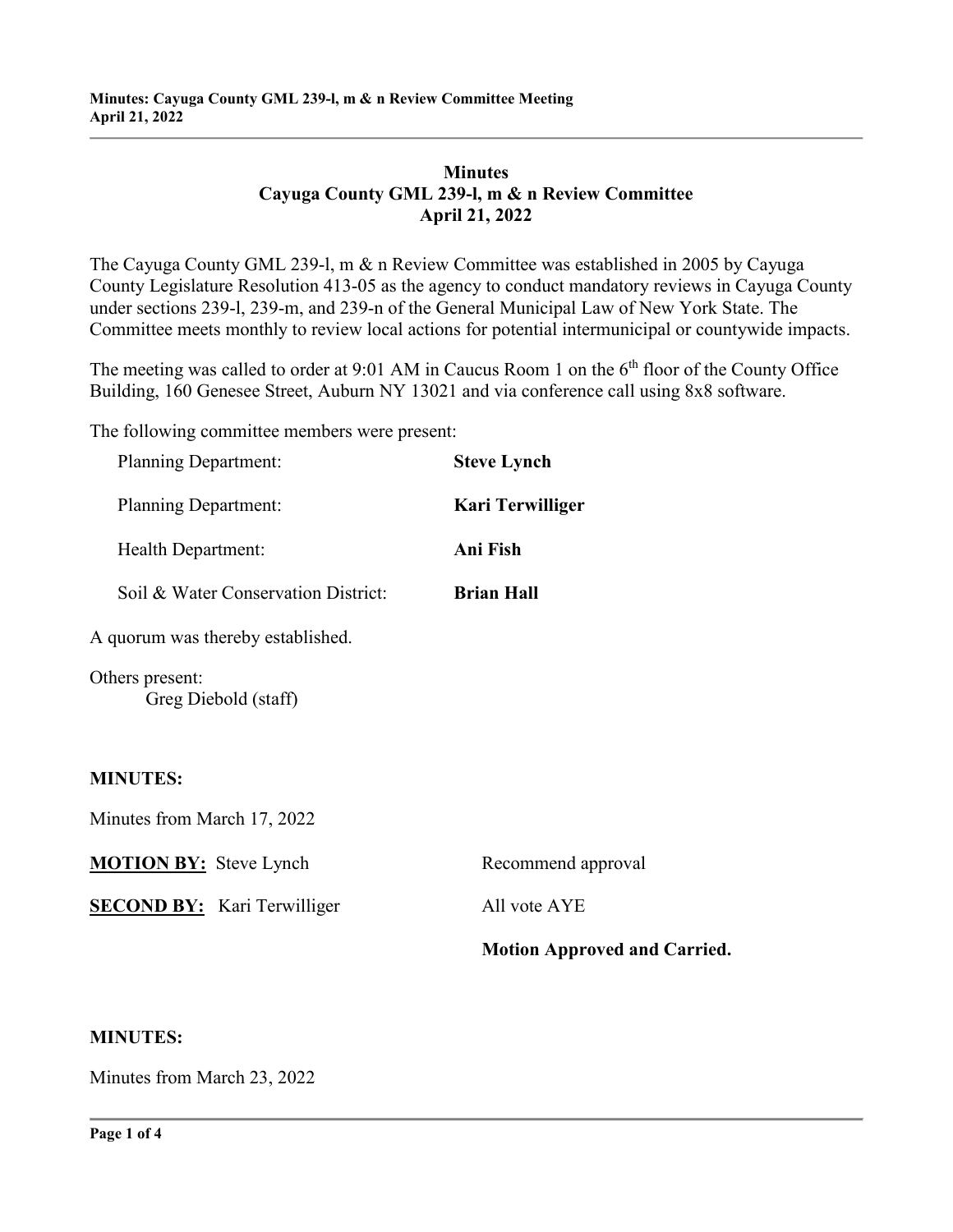|                               |                                    | <b>Motion Approved and Carried.</b> |
|-------------------------------|------------------------------------|-------------------------------------|
|                               | <b>SECOND BY:</b> Kari Terwilliger | All vote AYE                        |
| <b>MOTION BY:</b> Steve Lynch |                                    | Recommend approval                  |

## **The following municipal matters were submitted to the Committee for consideration pursuant to New York State General Municipal Law §239-l, m, & n:**

#### **1. Town of Owasco – Special Use Permit – Everest Park**

The Committee carefully considered the materials provided by the Town related to the proposed special use permit. Based on the information submitted, the Committee determined that the proposed action appears to have no intermunicipal concerns and is of local concern only.

**MOTION BY:** Steve Lynch The proposal appears to have no intermunicipal concerns and is of local concern only.

**SECOND BY:** Ani Fish All vote AYE

*.*

## **Motion Approved and Carried.**

## **2. Town of Summerhill – Local Law – Solar**

The Committee carefully considered the materials provided by the Town related to the proposed local law. Based on the information submitted, the Committee recommends approving the proposed action without change.

**MOTION BY:** Steve Lynch Recommend approving the proposed action without change, with the following comment:

*Regarding Tier 3 solar facilities, the draft law states: "The decommissioning plan must ensure the site will be restored to a useful, nonhazardous condition." This language should be strengthened and include the requirement for decommissioning plans to follow the NYSDAM Guidelines for Solar Energy Projects – Construction Mitigation for Agricultural Lands.*

**SECOND BY:** Kari Terwilliger All vote AYE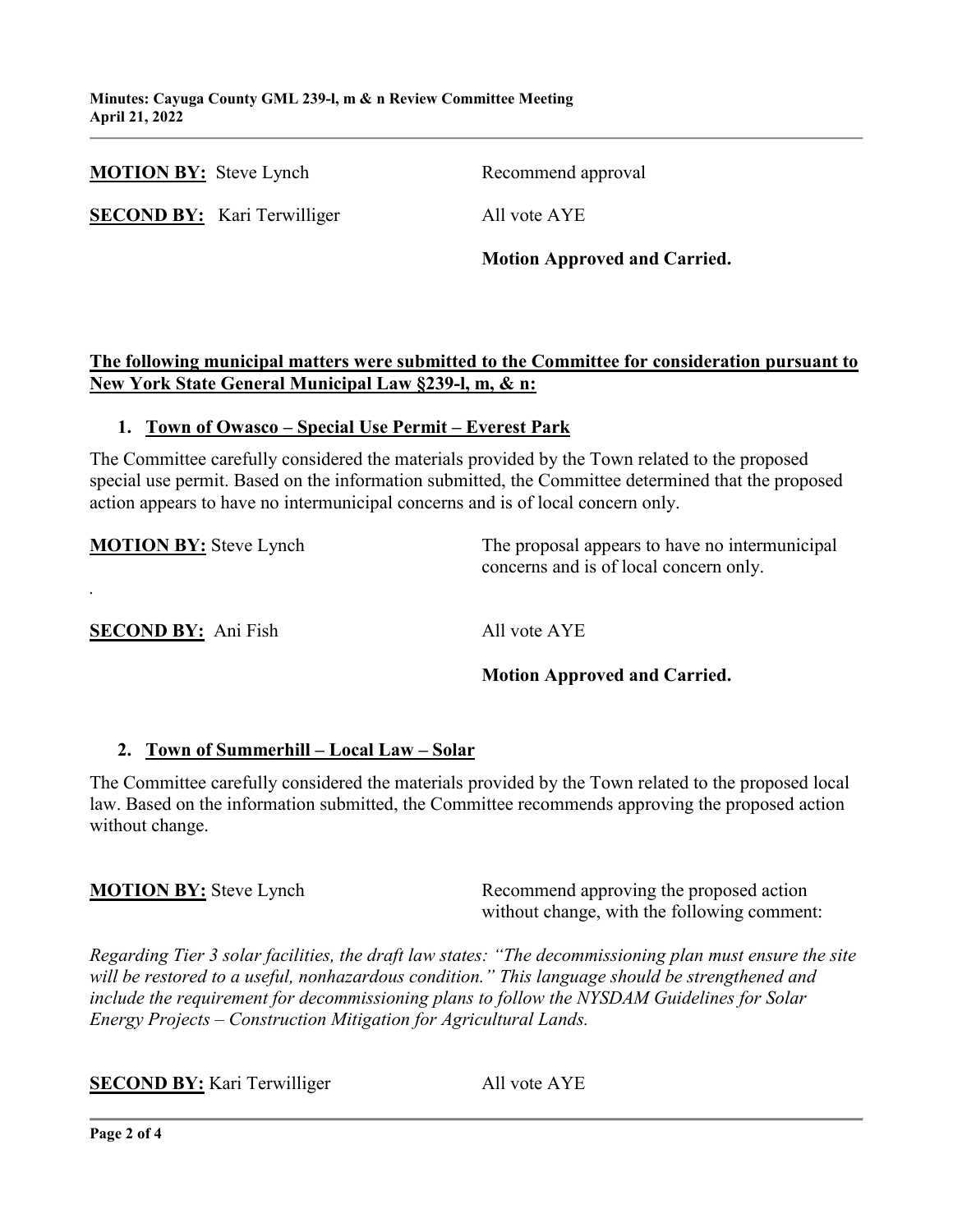### **Motion Approved and Carried**

### **3. Town of Throop – Comprehensive Plan Update**

The Committee carefully considered the materials provided by the Town related to the proposed comprehensive plan amendments. Based on the information submitted, the Committee recommends approving the proposed action with change.

**MOTION BY:** Steve Lynch Recommend approving the proposed action, with the following change:

*References to the "Cayuga County Water and Sewer Authority" in the Infrastructure and Community Facilities Section (p.25) and in Goal 9, Action 3 (on p. 38 and p.45 in the accompanying implementation table) should be changed to the City of Auburn who are the actual supplier of water to the Town of Throop.*

**SECOND BY:** Ani Fish Ani Fish, Steve Lynch, and Brian Hall vote AYE; Kari Terwilliger ABSTAINED

#### **Motion Approved and Carried**

#### **4. Town of Owasco – Site Plan – Solar Facility**

The Committee carefully considered the materials provided by the Town related to the proposed site plan. Based on the information submitted, the Committee took no action because additional material was found to be necessary for review.

**MOTION BY:** Ani Fish Additional materials are necessary for review and no final action taken, with the following comments:

*The SWPPP is incomplete and contains many errors that need to be addressed:*

• *Section 1 Impact #2 states "Controlling increases in the rate of stormwater runoff resulting from the proposed development so as not to adversely alter downstream conditions" is in conflict with the statement in Section 4.1 that reads "Effects on erosion will be minimal to nonexistent based on the decrease in flow."*